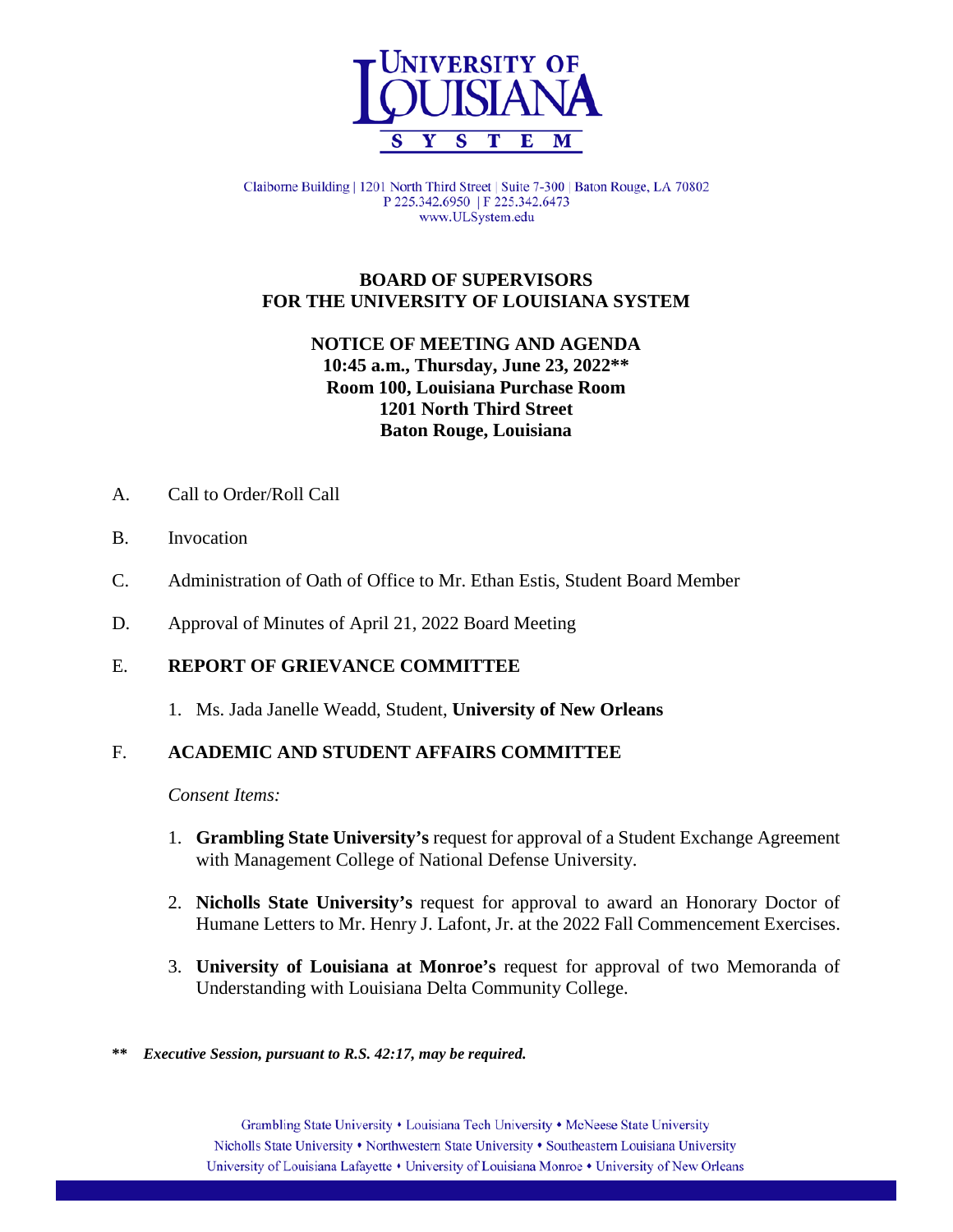Board of Supervisors for the University of Louisiana System Agenda June 23, 2022 Page 2

- 4. **University of Louisiana at Monroe's** request for approval of the University's 2022- 27 Strategic Plan.
- 5. Proposed Revision to *Board Rule, Chapter II. Students, Section IX. Admission to Graduate Study, A. Regular Admission.*

*Discussion/Action:*

- 6. Update on Board of Regents Academic Planning Process
- 7. Other Business

## G. **ATHLETIC COMMITTEE**

- 1. **Louisiana Tech University's** request for approval of a contract with Mr. Sonny Cumbie, Head Football Coach, between Louisiana Tech University, and Louisiana Tech University Foundation, effective December 1, 2021.
- 2. **Louisiana Tech University's** request for approval of contractual agreements between various Assistant Football Coaches, Louisiana Tech University, and the Louisiana Tech University Foundation.
- 3. **McNeese State University's** request for approval of a contract with Ms. Gabrielle Moore, Head Women's Tennis Coach, effective July 1, 2022.
- 4. **Nicholls State University's** request for approval of a contract extension with Mrs. Mary "DoBee" Plaisance, Head Women's Basketball Coach, effective May 18, 2022.
- 5. **Nicholls State University's** request for approval of a contract with Mr. James Austin Claunch, Head Men's Basketball Coach, effective July 1, 2022.
- 6. **Southeastern Louisiana University's** request for approval of a contract with Ms. Ayla Guzzardo, Head Women's Basketball Coach, effective, effective July 1, 2022.
- 7. **Southeastern Louisiana University's** request for approval of a contract with Mr. David Kiefer, Head Men's Basketball Coach, effective July 1, 2022.
- 8. **Southeastern Louisiana University's** request for approval of a contract with Mr. Nathan Gillespie, Head Women's Soccer Coach, effective March 18, 2022.
- 9. **Southeastern Louisiana University's** request for approval of a contract with Mr. Dustin Landry, Assistant Football Coach, effective May 1, 2022.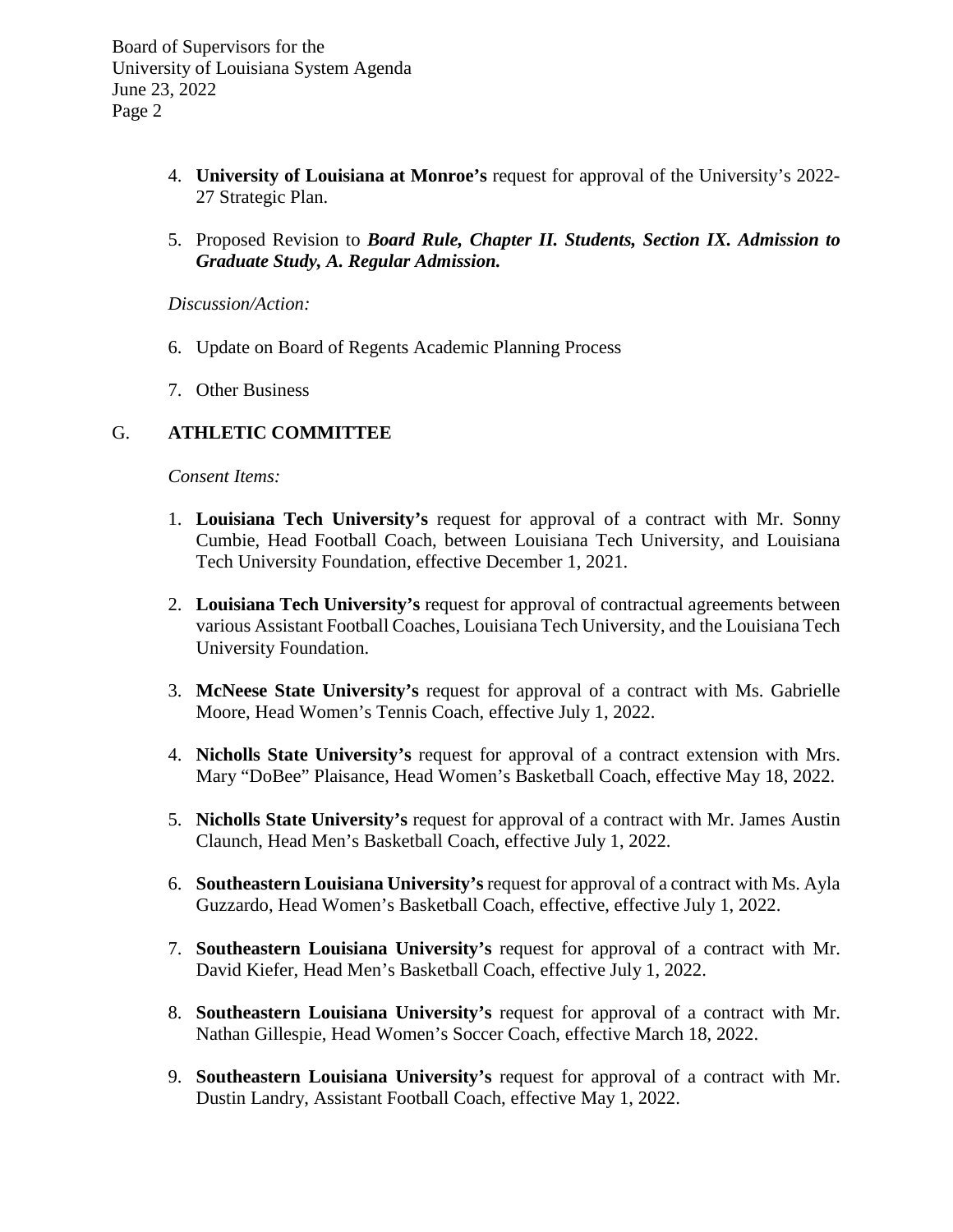- 10. **Southeastern Louisiana University's** request for approval of a contract with Mr. William D'Ottavio, Assistant Football Coach/Defensive Coordinator, effective May 1, 2022.
- 11. **University of Louisiana at Lafayette's** request for approval of the amendments to the contracts of Ms. Kristi Gray, Head Volleyball Coach; and Mr. Luc Godin, Head Men's Tennis Coach; effective June 1, 2022.
- 12. Other Business

# H. **FACILITIES PLANNING COMMITTEE**

- 1. **Nicholls State University's** request for approval to use proceeds from the sale of the Theodore Louis Duhé building and property to fund student scholarships in Fiscal Years 2023 and 2024.
- 2. **Nicholls State University's** request for approval to enter into a Lease Agreement with the City of New Orleans, Trustee of the Edward Wisner Donation Trust, and associated parties, for approximately 10 acres of land located in Lafourche Parish, Louisiana.
- 3. **Northwestern State University's** request for approval to enter into a Ground Lease with the Demons Unlimited Foundation for interior renovations to Prather Coliseum, as authorized by La. R.S. 17:3361.
- 4. **Northwestern State University's** request for approval to enter into a Ground Lease with the Demons Unlimited Foundation for interior renovations to the NSU Athletic Fieldhouse, as authorized by La. R.S. 17:3361.
- 5. **Southeastern Louisiana University's** request for approval to name the new addition to D Vickers Hall the "Robin Roberts Broadcast Media Center."
- 6. **University of Louisiana at Lafayette's** request for approval to name the (1) Athletic Trainer's Offices at Donald & Janice Mosing Student Athlete Performance Center, "Halkiades Family Athletic Trainer's Office" and (2) Linebacker Room at Donald & Janice Mosing Student Athlete Performance Center, "John Bordelon Linebacker Room."
- 7. **University of Louisiana at Monroe's** request for approval to name the mock trial room the "E. Orum Young, Jr., Courtroom."
- 8. Other Business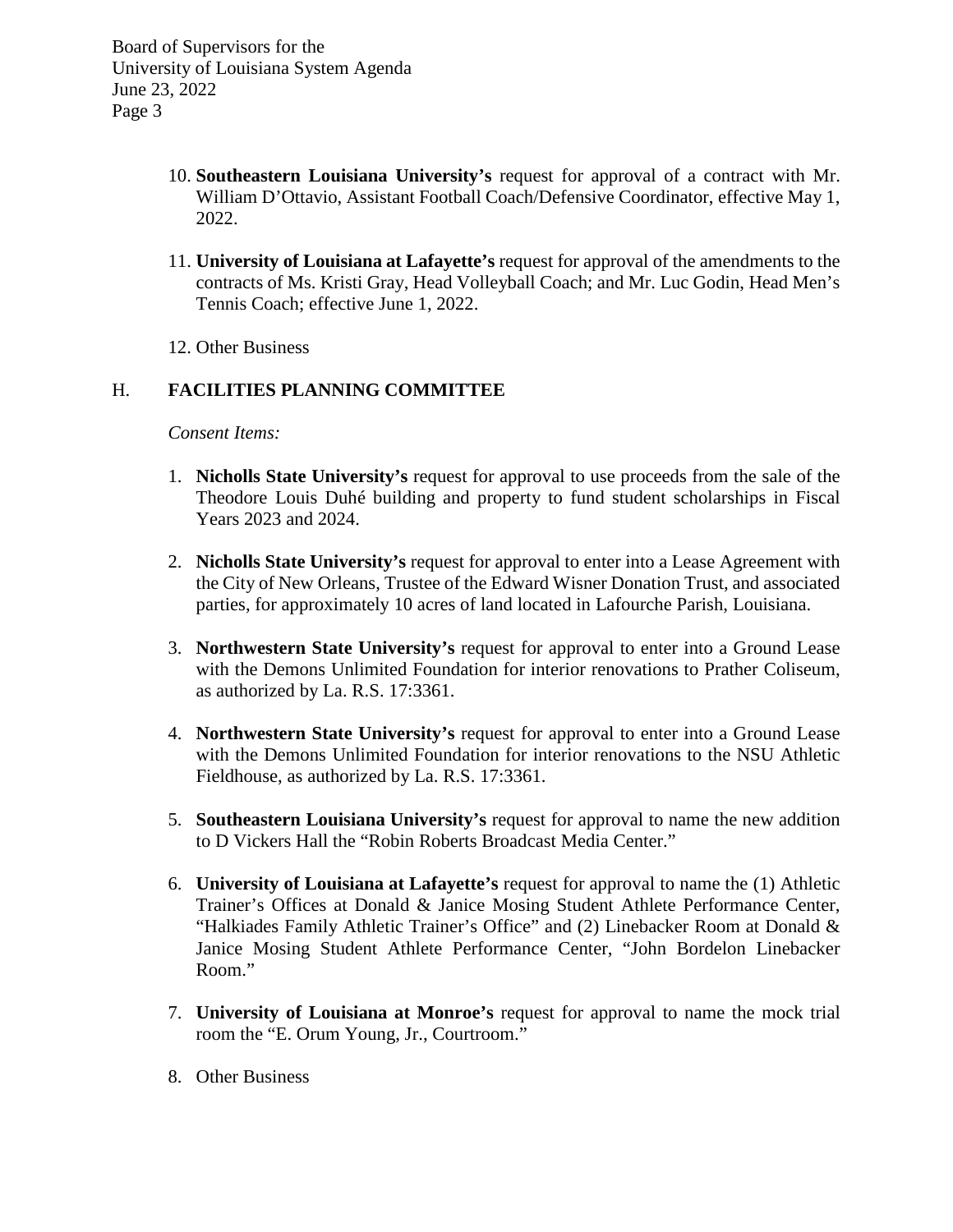Board of Supervisors for the University of Louisiana System Agenda June 23, 2022 Page 4

### I. **FINANCE COMMITTEE**

#### *Consent Items:*

- 1. **Grambling State University's** request to amend the University's Lease Agreement with Barnes & Noble College Booksellers, LLC, and implement the First Day Complete Program.
- 2. **Louisiana Tech University's** request for approval to assess a tuition rate of \$400 per credit hour for its undergraduate and \$475 per credit hour for its graduate online programs as allowed by Act 426 of the 2013 Regular Session.
- 3. **University of Louisiana System's** request for approval of the Board Operations and System Universities' Fiscal Year 2022-23 Internal Audit Plans.

#### *Discussion/Action*

- 4. **University of Louisiana System's** report on internal and external audit activity for the period of April 19 to June 19, 2022.
- 5. **University of Louisiana System's** discussion of Fiscal Year 2021-22 third quarter financial reports and ongoing assurances.
- 6. Other Business

### J. **PERSONNEL COMMITTEE**

- 1. **Grambling State University's** request for approval to appoint Dr. Edwin H. Litolff III as Vice President for Finance effective June 6, 2022.
- 2. **McNeese State University's**request for approval to appoint Dr. Frederick M. LeMieux as Provost and Vice President for Academic Affairs and Enrollment Management effective June 1, 2022.
- 3. **Northwestern State University's**request for approval to appoint Dr. Mary Edith Stacy as Dean of the College of Business and Technology effective July 1, 2022.
- 4. **University of New Orleans'** request for approval to appoint Dr. Samuel Gladden as Dean of the College of Liberal Arts, Education, and Human Development effective July 18, 2022.